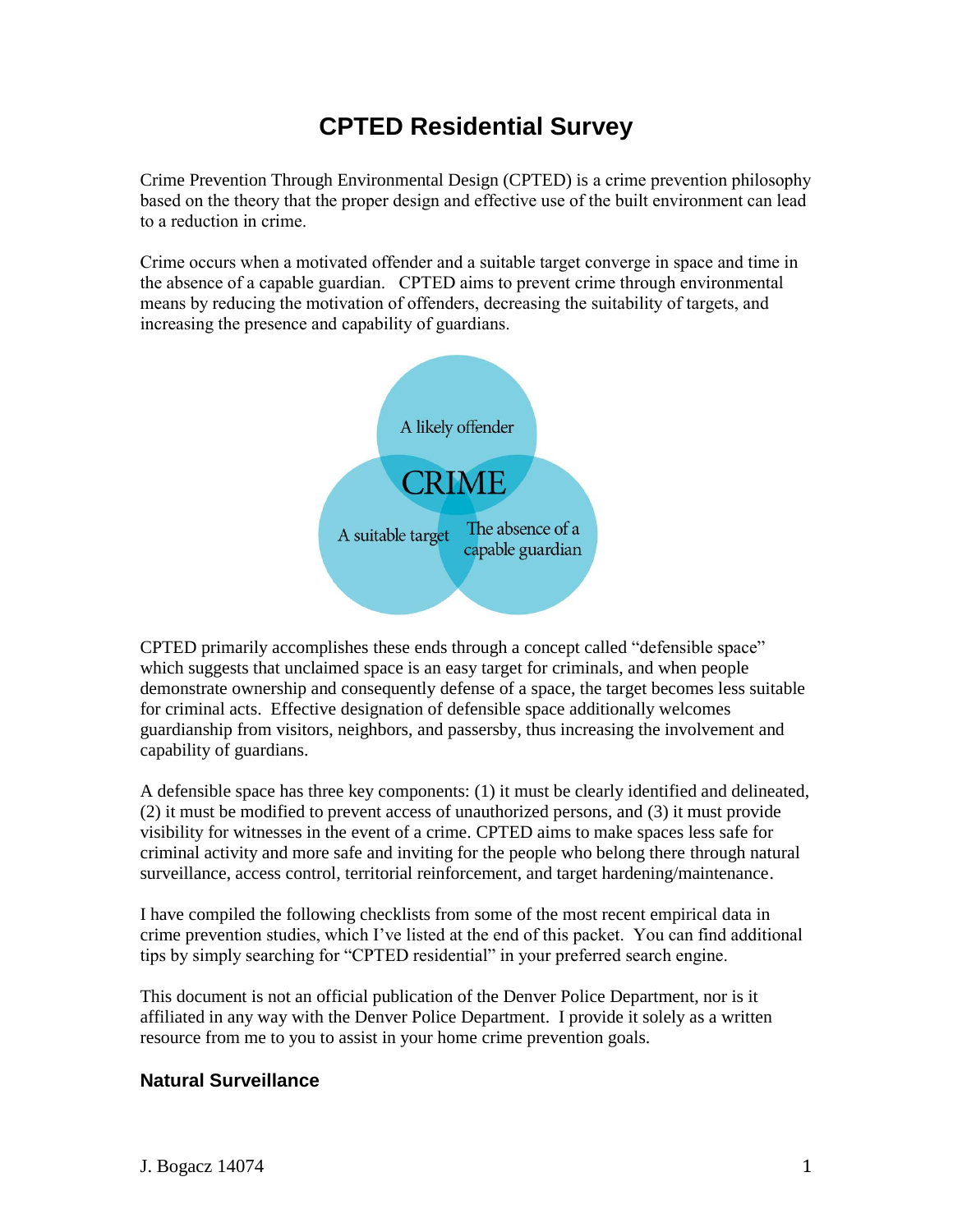*Involves the location and use of physical features, electrical and mechanical devices, activities, and especially people to maximize visibility. Creates a risk of detection for intruders and offenders, and a perception of safety for residents and visitors.*

| $\mu$ , $\mu$ , $\mu$ , $\mu$ , $\mu$ , $\mu$ , $\mu$ , $\mu$ , $\mu$ , $\mu$ , $\mu$ , $\mu$ , $\mu$ , $\mu$ , $\mu$ , $\mu$ , $\mu$ , $\mu$ , $\mu$ |              |           |
|-------------------------------------------------------------------------------------------------------------------------------------------------------|--------------|-----------|
|                                                                                                                                                       | <b>Yes</b>   | <b>No</b> |
| Address visible from street day and night, numbers 5 <sup>"+</sup> in height                                                                          |              | П         |
| Front door visible from the street, unobstructed by foliage                                                                                           | $\mathbf{I}$ | П         |
| Full visibility of property from windows.                                                                                                             | I .          | П         |
| Walkways lit, parties able to be seen at 25 feet                                                                                                      | $\Box$       | П         |
| Shrubs under 3' tall                                                                                                                                  |              | П         |
| Full coverage of outside lighting                                                                                                                     |              | П         |
| Trees/foliage trimmed to allow natural/ambient light on property                                                                                      |              | П         |
| Surveillance cameras present                                                                                                                          | П            | П         |
| Cameras angled to view 1/4 screen size face of all people entering home                                                                               |              | П         |
| Timed lighting inside the home                                                                                                                        | П            | П         |
| Dusk to dawn lighting outside the home                                                                                                                |              | П         |
| Motion lighting in high risk/concealed areas                                                                                                          |              | Π         |
| Landscaping does not create blind spots/hiding spots                                                                                                  | П            |           |
| Window treatments on second story open to front of property                                                                                           |              |           |

| <b>Recommendations:</b> |
|-------------------------|
|                         |
|                         |
|                         |
|                         |
|                         |
|                         |
|                         |
|                         |
|                         |
|                         |
|                         |
|                         |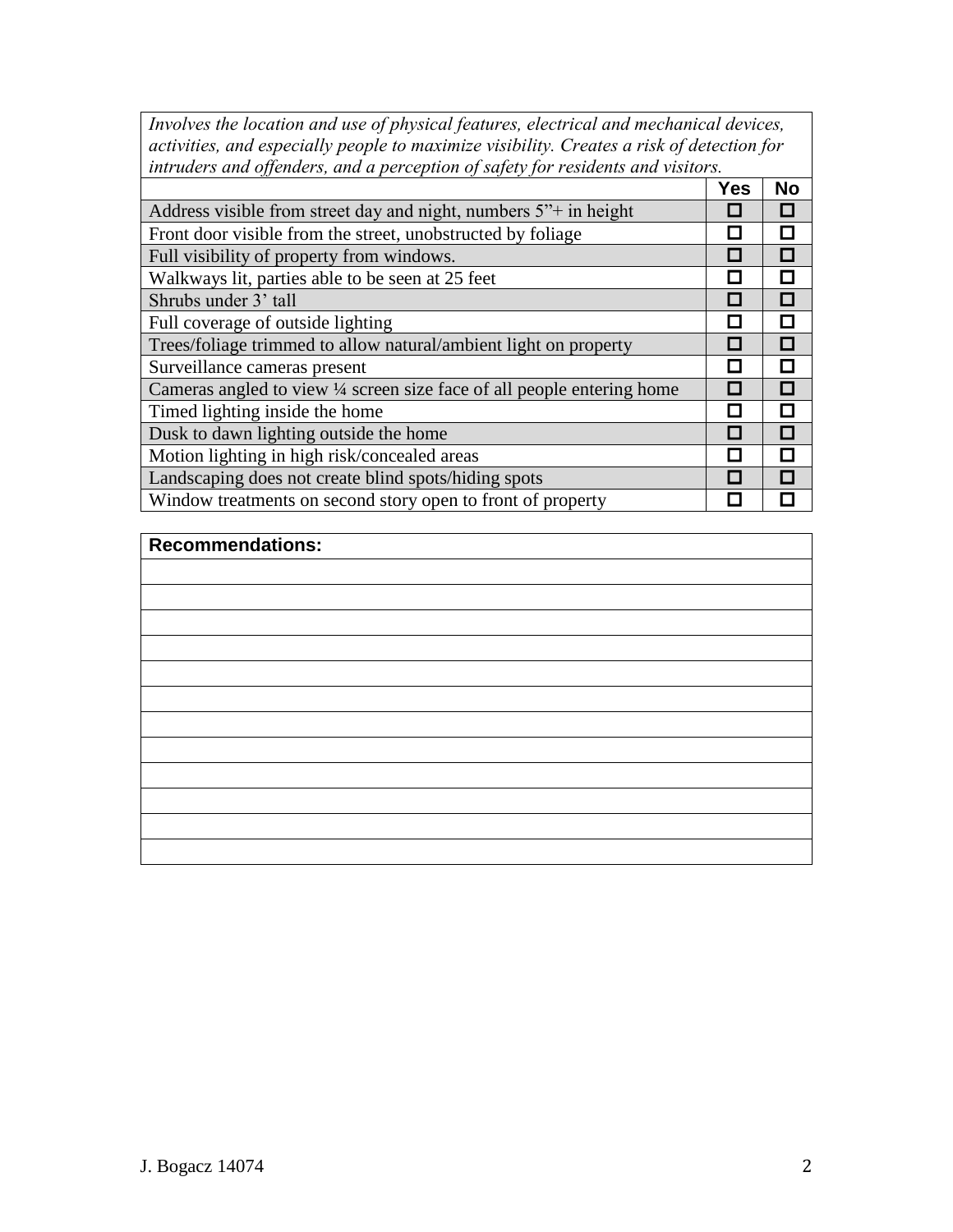#### **Access Control**

*Employs people, electrical and mechanical devices, and natural measures to create a perception of risk to offenders and deny them access to targets. Also guides wanted visitors safely through the environment.*

|                                                                     | <b>Yes</b> | <b>No</b> |
|---------------------------------------------------------------------|------------|-----------|
| Directed paths for foot traffic to the home/away from private areas |            |           |
| High-visibility fencing                                             |            | Π         |
| Trees, foliage, equipment clear from upper stories                  |            |           |
| 190 degree peephole                                                 |            |           |
| Thorny plants/shrubs under windows and vulnerable spots             |            |           |
| Full coverage of outside lighting                                   |            |           |
| Locking gates/transition areas                                      |            |           |
| Detached sheds/buildings equipped with locks on doors and windows   |            |           |

| <b>Recommendations:</b> |
|-------------------------|
|                         |
|                         |
|                         |
|                         |
|                         |
|                         |
|                         |
|                         |
|                         |
|                         |
|                         |
|                         |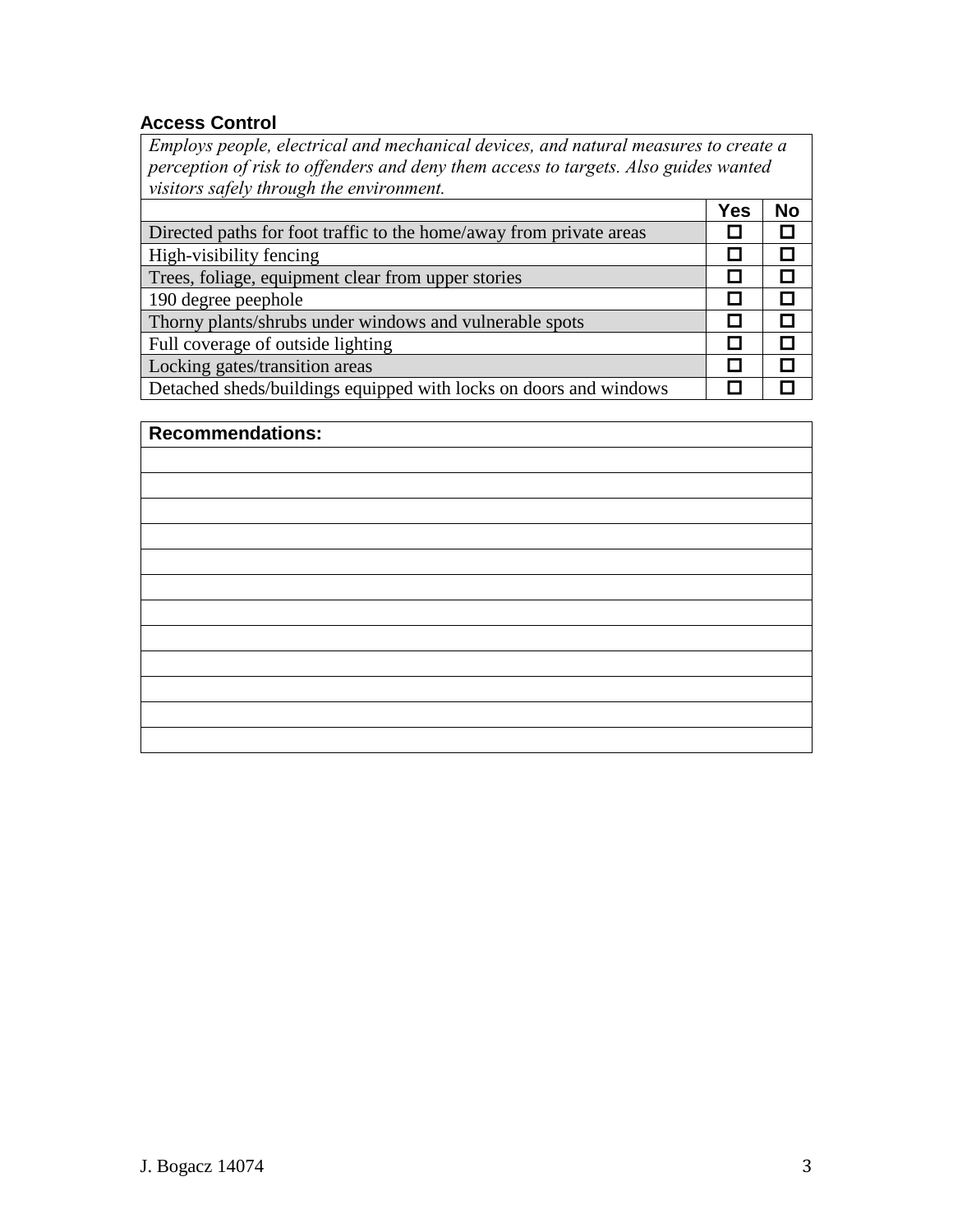### **Territorial Reinforcement**

*Uses physical features and activities to express ownership and control of the environment. Promotes neighborhood pride. Discourages presence of outsiders by delineating private and semi-private spaces, controlling the movement of people and vehicles, and making known someone is watching and will not permit the decline of the neighborhood.*

|                                                                            | Yes | No |
|----------------------------------------------------------------------------|-----|----|
| Property boundaries marked by low fences, gates, or shrubs                 |     |    |
| Established active use of open yard/patio areas                            |     |    |
| Yard and shrubs well-maintained, patio free of clutter                     |     |    |
| Mailbox is as close as possible to and visible from the front of the house |     |    |
| Property design encourages interaction with neighbors                      |     |    |

| <b>Recommendations:</b> |  |  |
|-------------------------|--|--|
|                         |  |  |
|                         |  |  |
|                         |  |  |
|                         |  |  |
|                         |  |  |
|                         |  |  |
|                         |  |  |
|                         |  |  |
|                         |  |  |
|                         |  |  |
|                         |  |  |
|                         |  |  |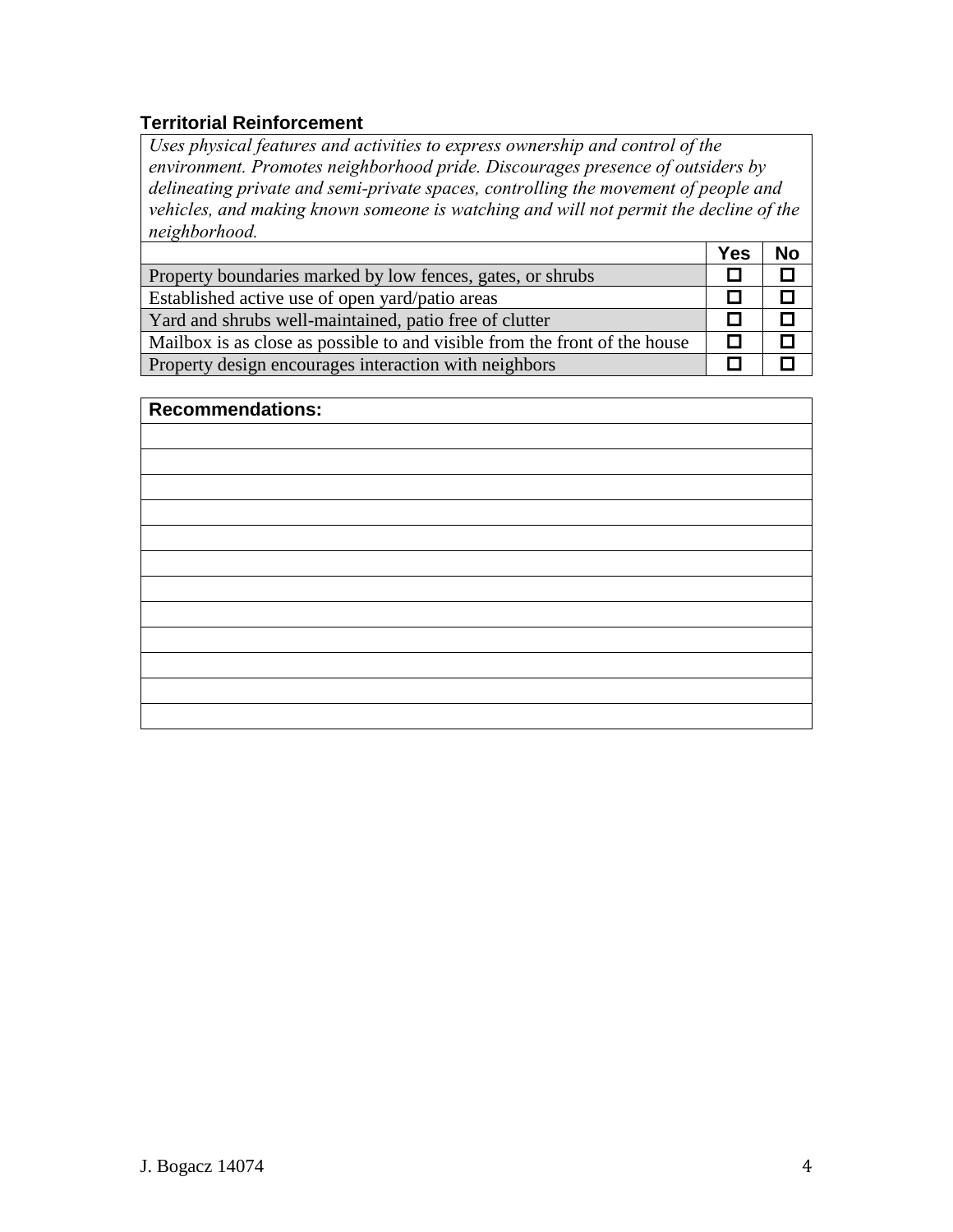#### **Target Hardening and Maintenance**

*Uses locks and barriers. It allows the continued use of space for its intended purposes. It maintains the effectiveness of measures employed for surveillance, access control, and territoriality.*

|                                                                                        | <b>Yes</b> | <b>No</b> |
|----------------------------------------------------------------------------------------|------------|-----------|
| Exterior door(s) hinged on inside                                                      |            |           |
| Exterior door(s) 1+ Grade 1 single cylinder deadbolt lock with $1$ <sup>*+</sup> throw | П          |           |
| Exterior door jamb plate(s) use $3''$ + screws                                         | ш          |           |
| Door locks located >40" from adjacent windows                                          | . .        |           |
| Interior garage doors secured with $1+$ single cylinder deadbolt lock                  |            |           |
| Windows equipped with locks                                                            |            |           |
| Sliding windows equipped with lock bar                                                 | I I        |           |
| Sliding glass door(s) equipped with permanent outside door                             | П          |           |
| Sliding glass door(s) equipped with lock                                               | П          |           |
| Sliding glass door(s) equipped with lock bar                                           | . .        |           |
| Garage door equipped with lock                                                         | I I        |           |
| House in good repair and painted                                                       |            |           |

## **Recommendations:**

| <u> 2008 - Ann an Dùbhlachd ann an Dùbhlachd ann an Dùbhlachd ann an Dùbhlachd ann an Dùbhlachd ann an Dùbhlachd </u> |  |  |  |
|-----------------------------------------------------------------------------------------------------------------------|--|--|--|
|                                                                                                                       |  |  |  |
|                                                                                                                       |  |  |  |
|                                                                                                                       |  |  |  |
|                                                                                                                       |  |  |  |
|                                                                                                                       |  |  |  |
|                                                                                                                       |  |  |  |
|                                                                                                                       |  |  |  |